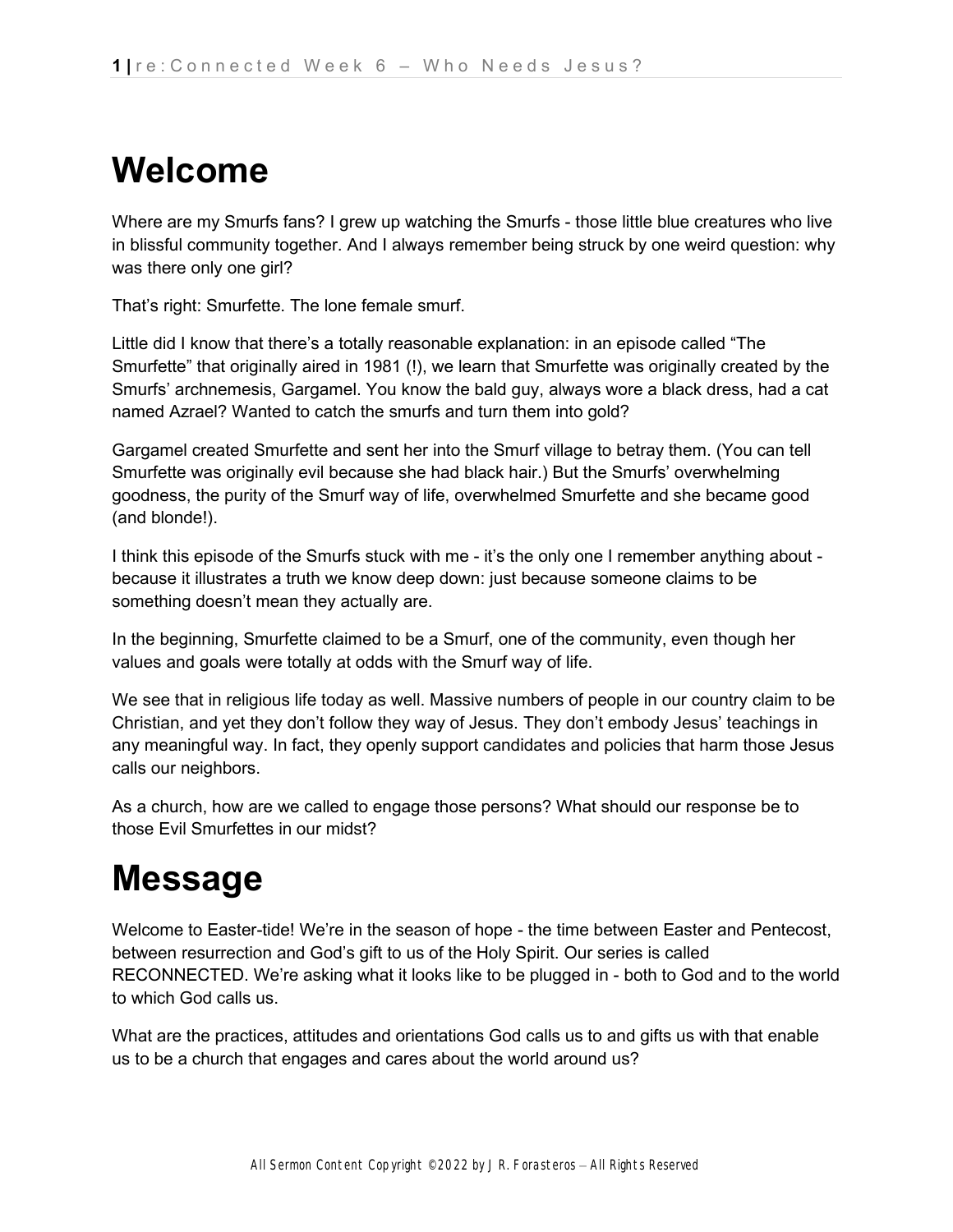For these questions, we're in the book of Acts, which recounts the beginnings of the church. How did we go from a group of scared people who fled from the authorities when Jesus was arrested to a group that faced down persecution and fearlessly spread the good news of Jesus' resurrection to the world around us?

We just spent a couple of weeks asking what makes a good disciple among those who are outside the Church. Today, as we're nearing the end of the series, I want flip the camera around. We've been looking at the world to whom God has called us. Today, it's time to look at ourselves. Today, we have to acknowledge a painful truth: it's easy to be religious without following Jesus.

It's easy to call myself a *Christian* and not have much interest in the Christ I'm supposedly like. This has been true since Jesus' earthly ministry - he famously warned that not everyone who calls him Lord actually knows him.

And the earliest church faced this as a real t[o](https://ref.ly/logosref/bible$2Bnlt.65.3)ugh problem. Turn with us to [Acts 3.](https://ref.ly/logosref/bible$2Bnlt.65.3)

We often forget that the earliest followers of Jesus were all Jewish. That Jesus himself was Jewish. One of the reasons that's so important is that Jesus' resurrection caused a deep divide among the Jewish people. The question became, "Who is really the people of God?"

Part of the understanding of everyone in Jerusalem in Jesus' day was that they were *all* God's chosen people. But… what makes someone chosen? In the wake of the Exile and the Roman conquest of the Jewish people believed that the reason for their devastation was their own lack of faithfulness to the covenant they made with God.

In other words, it wasn't enough just to be born into God's people. Ethnicity alone didn't mark you as a child of God. What did? Faithfulness to the covenant, the way of God.

But then, of course, that raises a further question: *What does faithfulness to the Torah look like*?

It's the same question we ask today. Churches have sharp disagreements about what it means to follow Jesus in the public square. Should we have an opinion on Black Lives Matter? What about reproductive rights? Gun control? Immigration? LGBTQ+ rights?

What about in the so-called private sector? Does God care what we do with our money? Our leisure time? How many activities our kids are in? How many hours we work?

In other words, what does actual faithfulness to Jesus look like? How much of this stuff can you disagree about and still be on the same team, so to speak?

Enter our story today i[n](https://ref.ly/logosref/bible$2Bnlt.65.3) [Acts 3.](https://ref.ly/logosref/bible$2Bnlt.65.3) This is in the days just after Pentecost, after the Holy Spirit fell on the disciples. As we saw a few weeks ago, the disciples had made it their habit to gather in the Temple commons area to share about Jesus. On this particular day, Peter and John heal a man on their way into the temple, and bring him in with them. As you can imagine, everyone is amazed, and wondering what the meaning of this is. Peter tells them that what they've witnessed is further proof - in addition to the resurrection - that Jesus shows us God's true way. Listen to what he says to the gathered crowd: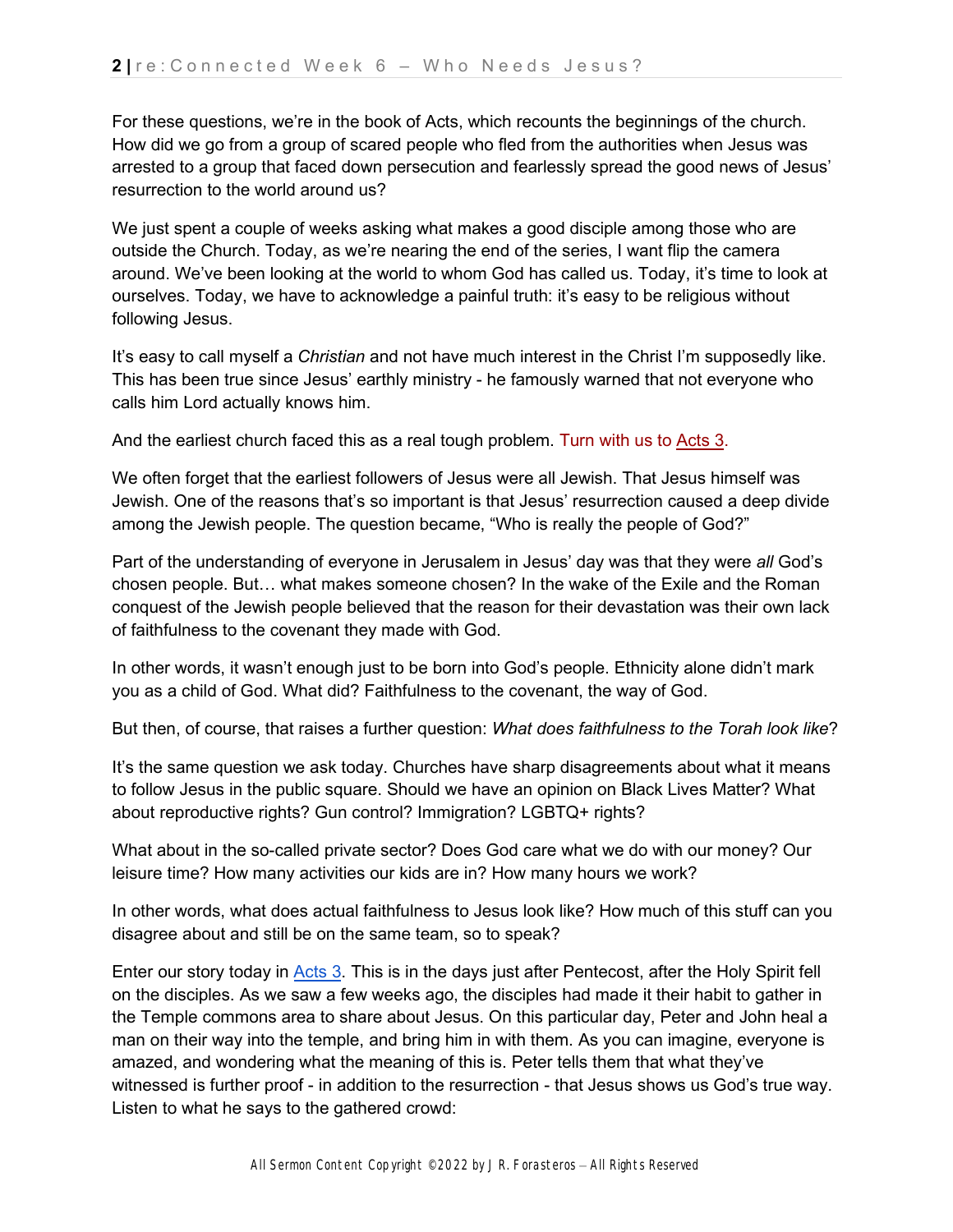But God was fulfilling what all the prophets had foretold about the Messiah—that he must suffer these things. Now repent of your sins and turn to God, so that your sins may be wiped away. Then times of refreshment will come from the presence of the Lord, and he will again send you Jesus, your appointed Messiah. For he must remain in heaven until the time for the final restoration of all things, as God promised long ago through his holy prophets. Moses said, 'The Lord your God will raise up for you a Prophet like me from among your own people. Listen carefully to everything he tells you.' Then Moses said, 'Anyone who will not listen to that Prophet will be completely cut off from God's people.'

"Starting with Samuel, every prophet spoke about what is happening today. You are the children of those prophets, and you are included in the covenant God promised to your ancestors. For God said to Abraham, 'Through your descendants all the families on earth will be blessed.' When God raised up his servant, Jesus, he sent him first to you people of Israel, to bless you by turning each of you back from your sinful ways." -- Acts 3:18–26 (NLT)

Peter wants the listening crowd to understand that, by calling for Jesus' crucifixion, they demonstrated they are not true followers of God. If they had truly been listening to the prophets - all the way back to Moses and Samuel - then they never would have chosen Rome over Jesus.

This is an important point Peter's making: we like to make a hard distinction between the God of the Old Testament and the God of the New Testament. But for Peter, John and the other disciples - the guys who actually *knew* Jesus, followed him around and listened to his teachings, they understood that Jesus was the fulfillment of everything that had come before.

They understood that a holistic reading of the torah and the prophets would lead a person to follow Jesus' way.

Of course - as we've seen in this series, *they* didn't get that right. They missed it until the Holy Spirit came upon them. So Peter isn't here to condemn.

Rather, his words are an invitation to those in attendance. He's begging them to turn from their false religiosity that has them cozied up to their conquerors. He wants them to turn to Jesus and be made new.

### BREAK

Friends, I was born into the church and raised in the church. My whole life, I've been taught that Evangelism - telling people the good news about Jesus - is something people inside the church do to those outside the church.

And there's real truth in that. Obviously I want my friends who don't know Jesus to come to know him as I do.

But we are at a time in our history where the Church as a whole - particularly in this country - is not known for looking like Jesus. People know who Jesus is, what he values. And when they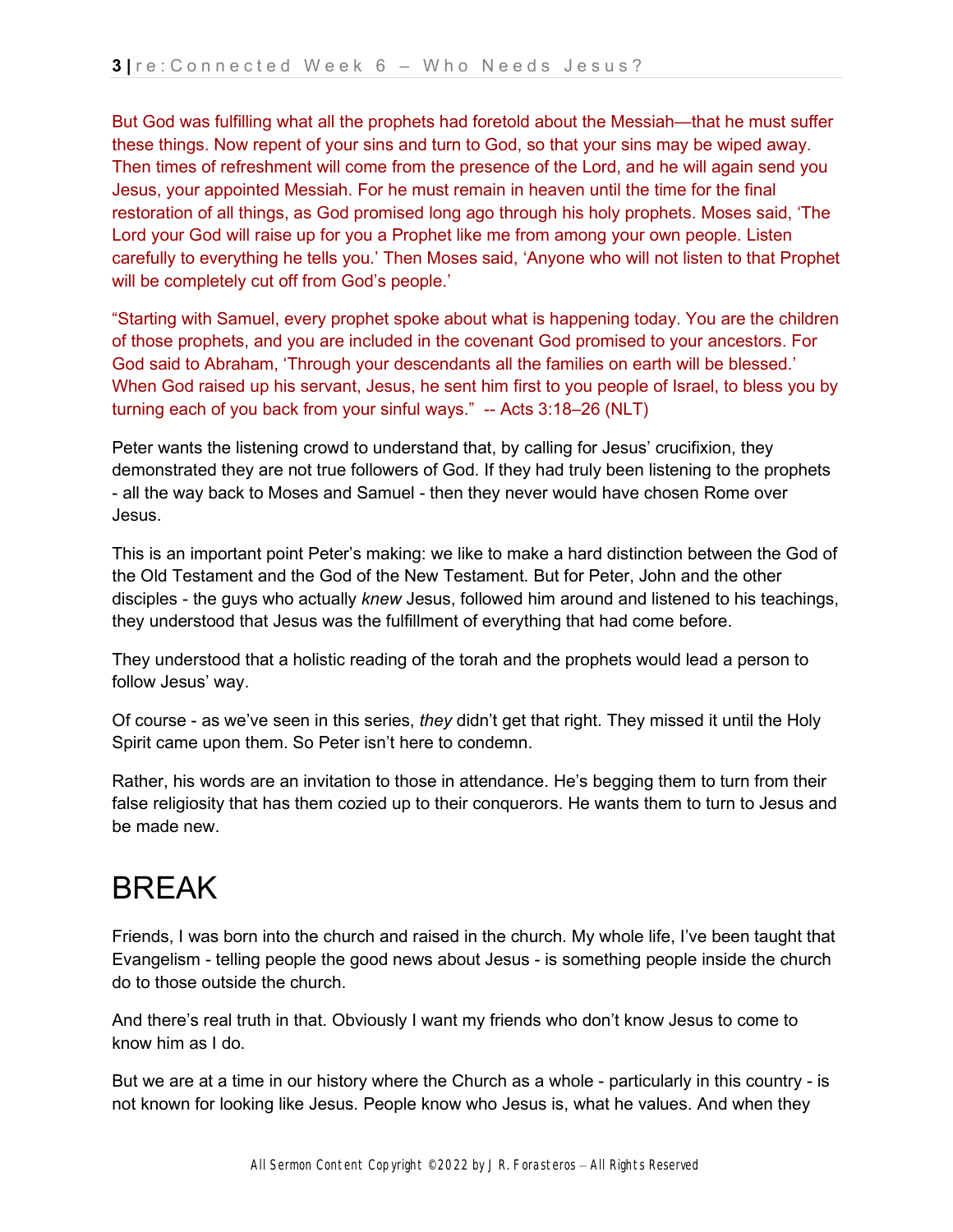look at the church, they see a large gulf between the Jesus who came not to condemn, but to love the world and the church that offers nothing but condemnation.

I might suggest that God is calling us to evangelize our fellow Christians. Those who call, Lord!, Lord! but who do not demonstrate what Jesus calls the fruit of faith:

"Beware of false prophets who come disguised as harmless sheep but are really vicious wolves. You can identify them by their fruit, that is, by the way they act. Can you pick grapes from thornbushes, or figs from thistles? A good tree produces good fruit, and a bad tree produces bad fruit. A good tree can't produce bad fruit, and a bad tree can't produce good fruit." --Matthew 7:15–18 (NLT)

We can look at the fruit of people who claim to follow Jesus and know whether their faith is truly one that leads to flourishing for all people.

In Peter's day, the difference was stark. The faith of the crowd to whom he was speaking had literally resulted in a crucifixion. The fruit their faith produced was death.

But Peter and John healed a man on their way into the temple. Their faith was producing life even as they went about their daily tasks.

So, when we look at those around us who claim to be followers of Jesus, we can ask: what kind of fruit does their life produce?

I know… you want to say, "But JR., doesn't the Bible tell us not to judge?!" Well… not exactly.

"Do not judge others, and you will not be judged. For you will be treated as you treat others. The standard you use in judging is the standard by which you will be judged.

"And why worry about a speck in your friend's eye when you have a log in your own? How can you think of saying to your friend, 'Let me help you get rid of that speck in your eye,' when you can't see past the log in your own eye? Hypocrite! First get rid of the log in your own eye; then you will see well enough to deal with the speck in your friend's eye." -- Matthew 7:1–5 (NLT)

So yeah, the first question we might want to ask is, "What kind of fruit is *my* life producing? Am I truly overwhelmed and transformed by the life-giving, fruit-bearing faith of Jesus? Am I empowered by the same Spirit that raised him from the dead?

Because that's the standard by which God is going to discern which of us is truly faithful, and who's just pretending.

But as we continue to submit ourselves to the Holy Spirit, to be formed in Jesus' image, God also calls us to look to our neighbors, particularly those who call themselves Christians.

Do they bear the fruit of a holy life? Do they bear the fruit that the Holy Spirit produces in someone walking with Jesus?